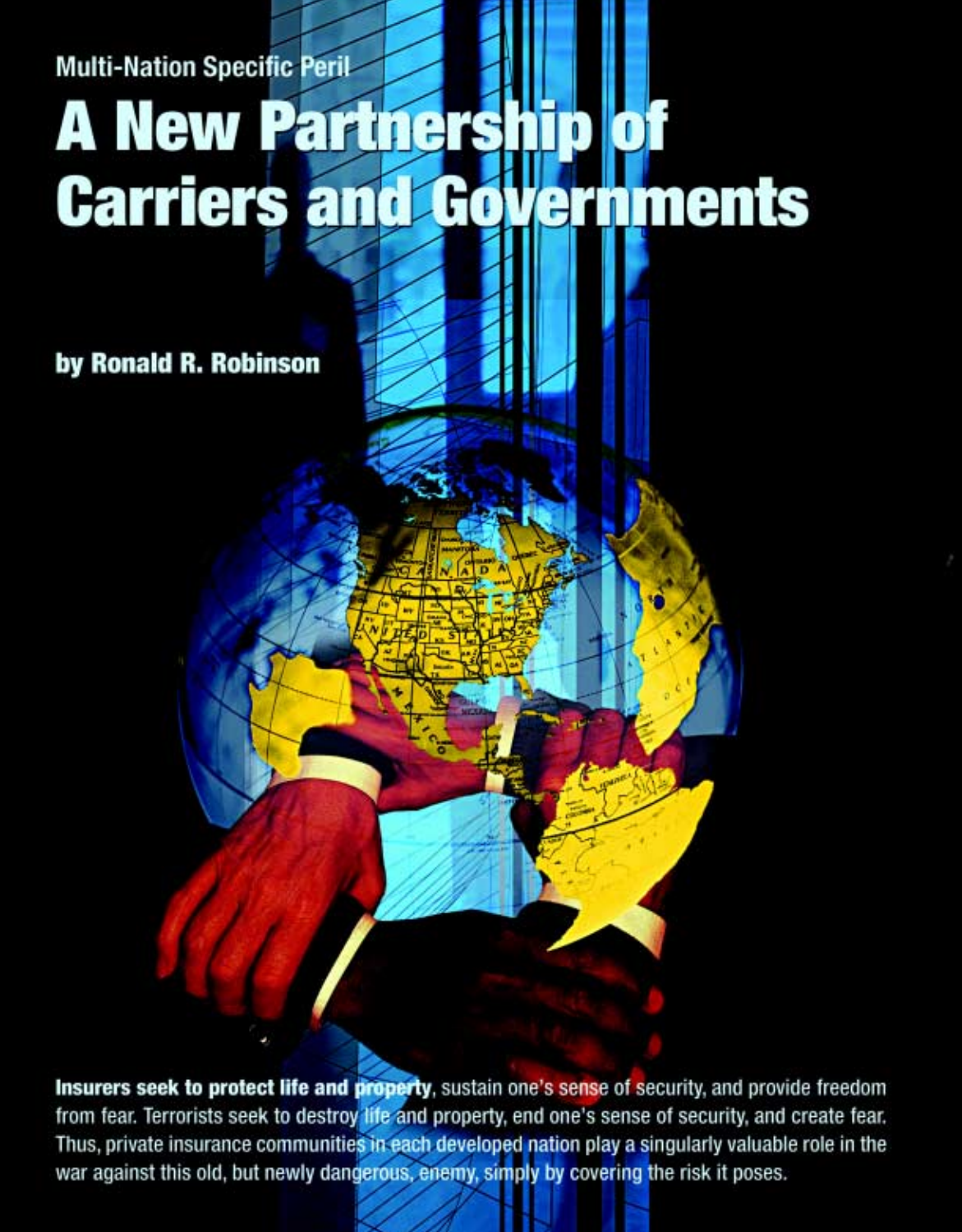Yet, the potential magnitude of new terrorist attacks presents a clear threat to the solvency of insurers worldwide. Consequently, insurance coverage for terrorism cannot continue, let alone expand, unless individual governments and the nations of the world act together with their private carriers so that each can accept an appropriate portion of this risk.

The solution could be a tripartite partnership among the insurance companies in each developed nation, their respective governments, and the international community, acting together to underwrite a Multi-Nation Specific Peril Terrorism Coverage Program ("Program").

Historically, "all risk" policy forms—as opposed to "specific peril" forms—in place in the three basic lines of private insurance include this risk. However, an all risk policy simply does not provide the specificity that many analysts believe is now crucial to carrier solvency. Specific peril-based underwriting principles could easily be adopted to create a separate coverage section or endorsement that would serve to establish the proposed Program. Such an approach would clearly define and limit the risk undertaken by each partner. Thus, coverage for future terrorist losses could be expanded, quantified, and prudently insured.

Many of the carriers responding to September 11 losses are United States domestic companies. However, 60 percent of the covered losses will be paid by insurers with



This article is based on a more extended paper presented by the author at the World Jurist Association's Conference on International Terrorism in Madrid, Spain, April 14– 17, 2002. Members of his panel in Madrid who contributed to, commented upon, or critiqued that paper included: James Seal and Ronald Greenberg of Berkes Crane Robinson & Seal LLP; Renny Hodgskin of Cambridge Integrated Services Group; and David Robb of the Hartford. Valued insight and concepts were also forthcoming from: the report of the proceedings of the Subcommittee on Oversight and Investigation, Committee on Financial Services, U.S. House of Representatives; the observations and analysis of Ellen Seidman, Senior Counsel, Democratic Staff, to the Committee on Financial Services, in her remarks to the 2002 World Insurance Forum in Bermuda; as well as a recent Swiss Re Focus Report, Terrorism—Dealing with the New Specter.

principal places of business outside of the U.S. Thus, the Program envisions an integrated multi-nation approach that mirrors the reality and scope of the terrorist threat.

The proposed Multi-Nation Program would encompass all three of the traditional basic insurance lines that respond to terrorist losses, including: 1) life, workers' compensation, health, and accidental loss policies ("personal lines"); 2) first-party policies for fire, property destruction, and business interruption loss ("property lines"); and 3) third-party policies for casualty claims and lawsuits ("casualty lines"). The Program would utilize these same policies, as rewritten for the terrorism risk, using separate coverage sections or endorsements based upon specific peril underwriting principles.

The Program would consist of three specific peril policy-based tiers of coverage. The private sector tier in each of the three coverage lines would be made up of primary, umbrella, and excess layers, constructed much like classic large risk programs. A government tier would attach above the limits of each line's private sector layers and "follow form" to the underlying policies. A multination tier, consisting of a fund created by participating governments, would attach

Ronald R. Robinson is a founder of the Los Angeles law firm of Berkes Crane Robinson & Seal LLP, and serves as its Executive Partner. A member of the FDCC, he has a diverse national insurance underwriting and coverage practice, including litigation and advice in all aspects of asbestos, entertainment risk, environmental damage, and toxic tort risks. A long-time active member of DRI, Mr. Robinson has served as Chair of the Insurance Law Committee, founding editor of Covered Events, and member of the DRI Law Institute.

above the limits of a given partner nation's combined private and public tiers and, likewise, follow form to the private market policies. Such a fund could be chartered under the auspices of the United Nations and governed pursuant to whatever structure is acceptable to participating nations.

Traditional marketplace forces, working in tandem with sovereign politics, would create the Multi-Nation Program's partnership coverage mechanisms and fix the different limits and attachment points for the private, governmental, and U.N. Fund tiers of insurance in all three lines in each participating nation. Moreover, carriers worldwide would have an opportunity to create a private sector tier in those sovereign states that do not have insurance communities but seek to implement the Program.

Premiums ought to finance the Program at the private tier only, with treasury revenues and surpluses being used to fund each nation's governmental tier. Neither governments nor the U.N. Fund would receive premiums. Instead, each nation would fund its government tier losses and its *pro rata* share of a given loss that attached the U.N. Fund on a case-by-case basis. This approach is preferred because political pressures to misuse premium paid to the public partners for other entitlements, infrastructure programs, or general spending would be irresistible. Monies needed for any losses would be long spent, leaving the cupboard bare.

Thus, premiums are best left to funding only the private tier and should not be the source of the monies that directly support the national and international tiers. In any event, of the three proposed partners, the insurance community has the most efficient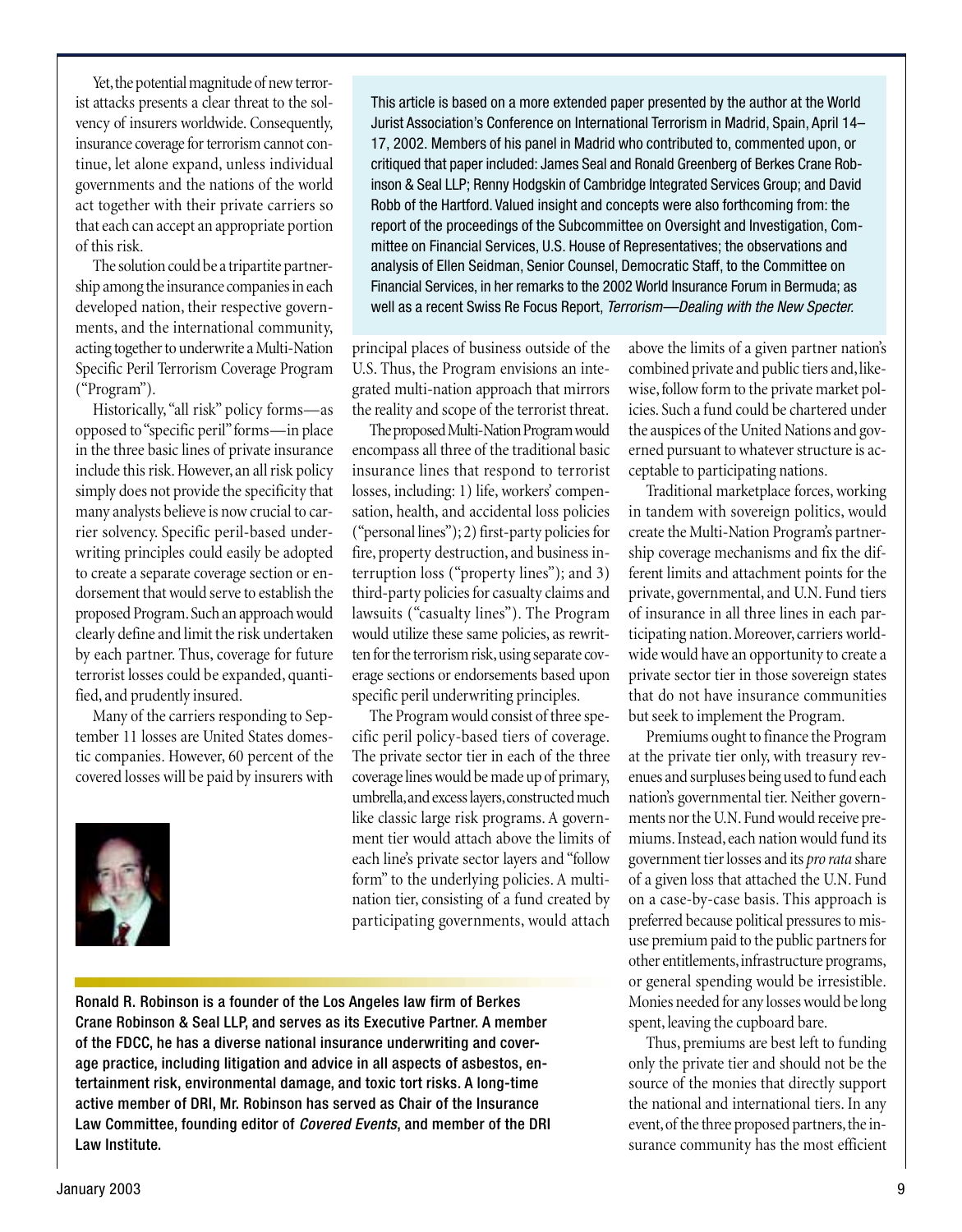mechanism to collect premium from, and return it, to all segments of society through investments, payment of claims, awards and defense fees and costs, and the creation of jobs. Traditional private sector economic forces, bolstered by this premium mechanism, would in turn stimulate a given nation's economy, increase its treasury revenues, and fund the public tiers, nationally and internationally.

Under the Multi-Nation Program, insurance communities would not be called upon to assume more terrorist-related risk than they could safely underwrite alone. Instead, these private sector resources would be paired with the infrastructures and financial resources of the public partners to respond fully to the specified terrorist-caused losses. When the limits of the policies in all layers of the first tier of the relevant lines of private sector insurance could not pay a given loss, per event or in the aggregate, the government tier would step in for that loss. If a given loss, per event or in the aggregate, exceeded both the relevant private and government tiers, the U.N. Fund would serve as the Program's tier of last resort. As governmental and/or U.N. Fund tiers become involved in a given claim, however, the last private carrier directly handling such loss would continue to defend and administer the claim, with the monies necessary to pay the last parts of the loss coming first from a given government's tier and thereafter, if needed, from the U.N. Fund.

The independent creation of the Program in each nation would best proceed in the context of a coordinated worldwide examination of this global risk. The United Nations is the entity best suited to convene a conference of insurance professionals, coverage lawyers, state insurance regulators, and statesmen from all interested nations to discuss and coordinate creation of the various participating sovereign's elements of the Program as well as the ways and means to create and implement the U.N. Fund. When this same proposed Program was presented in four extensive white papers (including an expanded version of this article) at the World Jurist Association's Conference on International Terrorism in Madrid in April 2002, the WJA passed a resolution calling upon the United Nations to convene just such a

conference. The U.N. has now received this request.

The Program would not require dramatic changes to the infrastructures of the participating insurance communities and nations or to the laws that govern them. The Program could simply be built by its partners "from the ground up" rather than imposed "from the top down." Each sovereign could, as the United States has just done in the Terrorism Risk Insurance Act of 2002,

**An all risk policy simply does not provide the specificity that many analysts believe is now crucial to carrier solvency.**

provide temporary stability and security while its private insurance market creates the Program's policy forms, illuminates underwriting choices, and fixes Program policy limits, attachment points, and private sector premiums. As the Program is implemented and matures, each nation's insurance community can replenish and protect its overall surplus and premium base.

Moreover, creation of the Program need not be delayed pending resolution of myriad civil justice and public policy issues that now dominate insurance, tort, and government reform agendas. As these far-reaching questions are answered, the resulting solutions can simply be applied to the Program.

In addition to the protection and stability it could provide, if the Program is established in each nation, private market forces and geopolitical realities will soon disclose the true role played by a given sovereign in the war on terrorism. It simply will not long be feasible for any nation to foster or support acts of terrorism while being required to pay for the losses it helps to create throughout the world. This is the overriding benefit of the Multi-Nation Program, which seeks to combat fear, build a sense of security, and protect society from the acts of terrorists.

#### **The Terrorism Risk Insurance Act and its Limitations**

The Terrorism Risk Insurance Act was signed into law by President Bush on November 26, 2002. Its stated purpose is to "provide temporary financial compensation… while the financial services industry develops the systems, mechanisms, products, and programs necessary to create a viable financial services market for private terrorism risk insurance." P.L. 107-297, §101(a)(6). The Act is only a temporary three-year federal program based on "shared public and private compensation for insured losses resulting from acts of terrorism…." §101(b). Thus, the U.S. has provided a limited window within which to convene the U.N. Conference and build a Multi-Nation Specific Peril Terrorism Coverage Program. More importantly, it has adopted the Program's model to fund the private and public partnership that is at the core of the Act.

However, there are numerous aspects of the Terrorism Risk Insurance Act's temporary "stop loss" approach that, while serving the immediate needs of many consumers of property and casualty insurance for affordable and adequate terrorism loss cover, fall well short of providing the underwriting specificity, long term security, multi-nation scope, and comprehensive all-line coverage envisioned by the proposed Program. Unlike the Program, the Act does *not*: (1) create a specific peril based endorsement/section, but instead relies on existing all risk forms; (2) respond to per event aggregate losses under \$5 million; (3) leave all premiums in the private sector, opting instead to collect a three percent surcharge on total property and casualty premiums from consumers specifically tied to terrorism cover; (4) include protection for personal and re-insurance lines; (5) provide \$300 to \$400 billion annually at the government tier, instead capping all federal protection at \$90 billion (year 1), \$87.5 billion (year 2), and \$85 billion (year 3); and (6) have a multi-nation tier of coverage for what is clearly a global risk. Moreover, failure of an insured to pay the three percent surcharge permits the carrier to exclude it from the Act's protections.

The Act immediately pre-empts state court actions in favor of multi-district-based fed-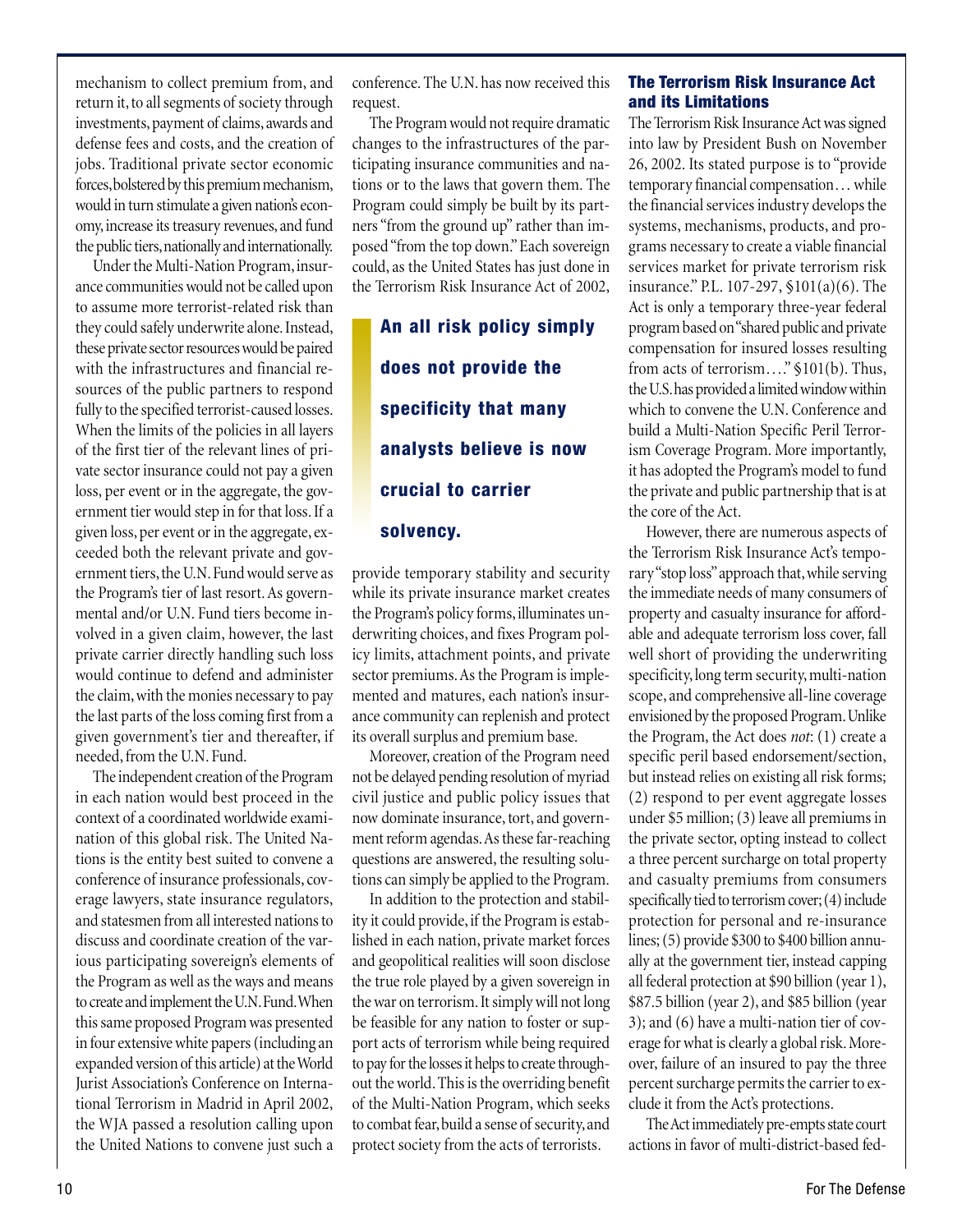eral forums, and mandates use of traditional choice of law principles. While the Program also envisions federal jurisdiction, it proposes an immediate reliance on public ADR forums, with full appellate rights.

The Act permits all current and future punitive damages theories to apply in these now-federal actions, but does not insure them. The Program clearly limits the availability of punitive awards to circumstances of fraud or deceit. Other aspects and details about the Act relevant to the Program are addressed in the relevant sections below.

For the past 15 months, the Federal Air Transportation Safety and System Stabilization Act has been the only federal response to terrorist losses. This effort, directed only to the casualties of September 11, 2001, provides a specific response that serves solely to: (1) cap the civil liabilities of the public agencies that responded to the attack, the airlines involved, and the owners of the attacked buildings and their tenants; and (2) cap recoveries by the families of the casualties of the attack.

While important and beneficial in the short term, neither of these stopgap legislative measures fully addresses the extent or scope of this risk. Moreover, the Terrorism Risk Insurance Act's \$5 million "deductible," failure to protect re-insurers, and federal premium surcharge, may well serve to exclude many insureds from this coverage most probably the "little guys" who need the protection the most. The Multi-Nation Specific Peril Terrorism Coverage Program, as proposed, has none of these defects, and provides for a multi-national response that serves to fully meet the true magnitude of this global threat.

#### **Catastrophic Risks Not Covered Under the Act**

In the United States, the scope of coverage for the three major lines of insurance is regulated separately in each state, the District of Columbia, and Puerto Rico (the "52 Regulatory Jurisdictions"), rather than on a federal basis. The Terrorism Risk Insurance Act leaves undisturbed this allocation of oversight responsibility. Property and personal lines have traditionally been required by these regulators to respond to terrorism

losses under all risk policies. Even acts of nuclear, chemical, or biological terrorism are not excluded from most property and personal line policies. This is because "all risk," as opposed to "specific peril," coverages include neither war risk nor terrorism act exclusions. Casualty lines likewise use all risk forms (except for E&O, D&O, personal injury, and other specific peril policies), but these covers are liable for a terrorist loss only if it falls outside the definition of a war risk or other applicable exclusion or condition.

The total September 11 loss is estimated to be over \$50 billion, none of it covered by the Act. Instead, about 80 percent of that loss will likely be covered by private carriers *alone* as follows:

- Workers' compensation carriers—approximately \$5 billion;
- Life insurance carriers—approximately \$6 billion;
- Property lines—approximately \$12 billion; and
- Casualty lines—\$18–\$20 billion.

The remaining \$7 to \$9 billion will not be paid by any line of insurance.

Assuming the emerging consensus of a \$50 billion loss, property and casualty lines will pay 60 percent (\$30 billion). This figure represents 30 percent of the total current U.S. property and casualty policy surplus of \$100 billion. To put the 30 percent figure in its full market context, about \$125 billion of property and casualty re-insurance surplus is available in the United States. Consequently, the direct property/casualty and re-insurance market's shared loss of \$30 billion is only 13.5 percent of that combined market's surpluses (\$225 billion). This illustrates the impact on property/casualty insurers of any loss of re-insurance cover for this risk. Direct markets have over double the risk when acting alone, as opposed to the much lower exposure when acting with re-insurance resources. Yet, the Act excludes re-insurance policies, thus not protecting the latter's \$125 billion surplus for future losses.

Market pressures already in play have put a few companies on a negative rating or credit watch as a direct result of the magnitude of their September 11th payments and/ or future risk. While the primary, umbrella, and excess carriers in all lines responded

admirably to the losses, few carriers can stay solvent, let alone have sufficient cash, if called upon to respond fully but alone to terrorist-caused losses after 2005, when the Act's protections ends (recall that it is a threeyear temporary program).

#### **The Threat to Exclude Terrorism Coverage**

One of the major obstacles to continued, let alone expanded, terrorism coverage is the prospective threat of many re-insurers to refuse to "follow the fortunes" of their direct market policyholders for this specific terrorism risk. Re-insurers are considering adding war or terrorism risk limit caps or outright exclusions to their treaties and facultative contracts to reduce or deny future terrorist claims. The Terrorism Risk Insurance Act may well force them to do so, since it provides no protection for their policy losses. Without continued re-insurance, the direct market must act to exclude this risk—which it can no longer do—or obtain enough premium to remain solvent, should it have to cover terrorism's losses. This will serve to: drive premiums even higher; leave some insureds uncovered, if they cannot pay the federal surcharge; and perpetuate the instability in the market place the Act was intended to reduce, if not eliminate.

The Multi-Nation Program proposes to cover re-insurers and thus to reduce the premium burden on insureds, especially those who must otherwise "go bare" at higher rates.

#### **Increased Insurance Premiums**

The premium market had begun to "stiffen" about a year before the attack on the World Trade Center, generally raising policy pricing for the first time in ten years. In the absence of a specific terrorist exclusion in most direct market policies, premiums increased again after September 11th from as little as 10 to 20 percent, to nearly 200 percent, depending on the line of coverage and the perceived terrorism risk.

Under the new Act, the market must charge a separate terrorism cover premium of as much as three percent. Such an approach is viewed by most analysts as not being successful in the general, as opposed to the specialty, lines markets. The Multi-Nation Program,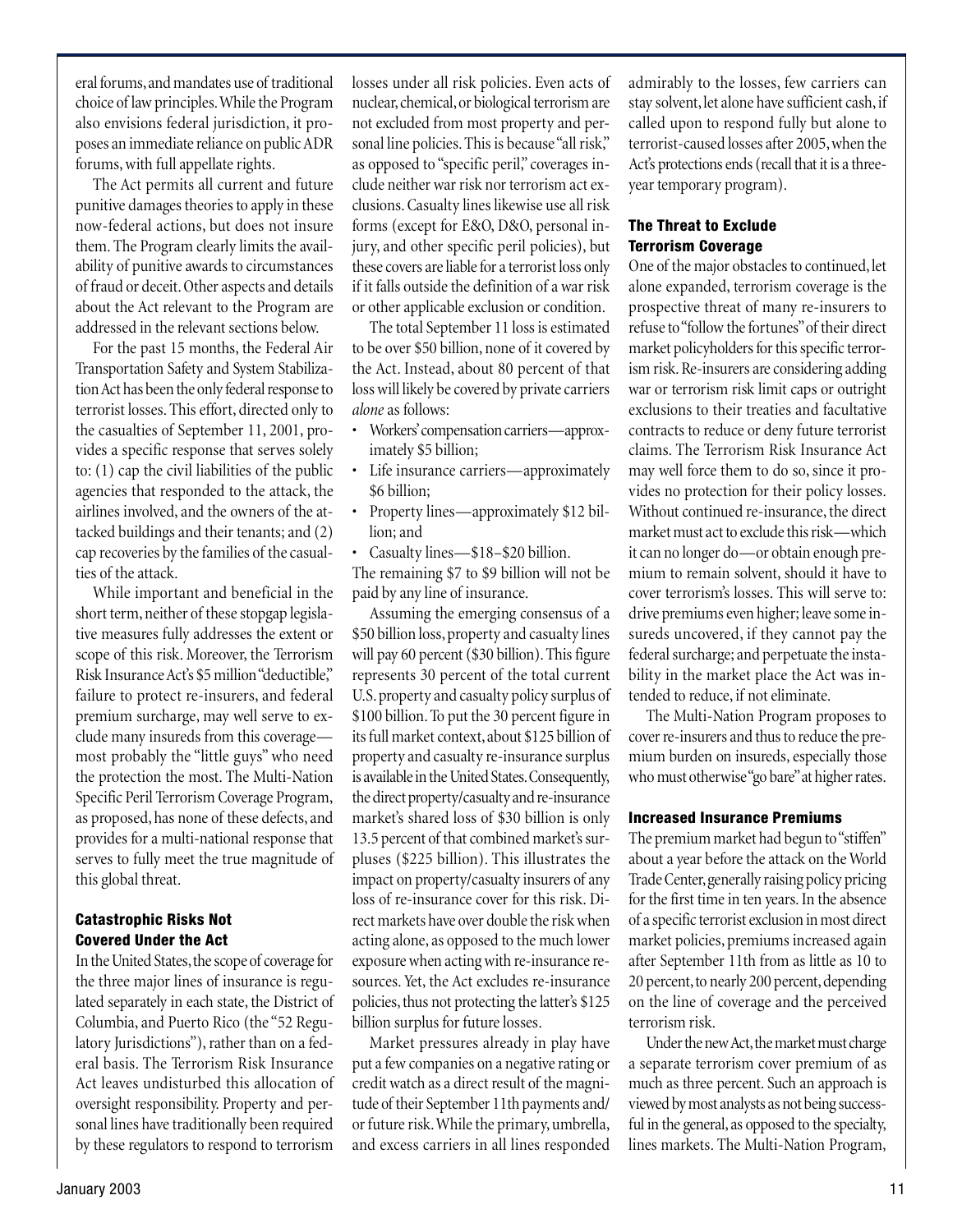therefore, relies on the general premium mechanisms now in place for all risk policies. The "rule of large numbers" should serve to keep the general premiums in all lines at a level below that which will result from the Act's reliance on a separate three percent surcharge. Moreover, Program general premiums ought not to be exacerbated like those under the Act because the former will cover re-insurers.

The larger commercial property owners, lessors, and businesses with significant terrorist exposures are either facing huge premium increases and/or reduced limits under the Act, even assuming their specialty policies are available. This has a direct and adverse impact on the nation's economy. The Terrorism Risk Insurance Act was drafted to address this problem, but it will have only a limited impact on owners or builders of large complexes in major metropolitan areas. Each one of these buildings can have a total risk of anywhere from \$100 million to \$1 billion. The Act does not appear to have successfully addressed this part of the market. The Act provides only a \$100 billion per event and aggregate limit per year, while the Program does fully cover these special risks because it triples the government tier cap to \$300 plus billion, has a U.N. Fund tier above that cover, and includes re-insurance losses.

Under the Act, specialty carriers will have to increase premium, raise deductibles, and offer lower limits for this protection. The un-insurability of most of these large risks will continue to prevent the building, sale, transfer, or leasing of these properties almost across the board.

#### **Covering Terror Losses Through a Government-Private Insurer Partnership**

The underwriting principles for political risk coverage prove the viability of the proposed Multi-Nation Specific Peril Terrorism Coverage Program and can easily be adapted to create its governmental and U.N. Fund layers. Currently, private insurers and governments, separately or as partners, provide property line political risk insurance. A \$50 million political risk specific peril property policy can cost from \$500,000 to \$2 million per year, compared to \$50,000 to \$200,000

for a traditional all risk property line policy. Using a "country risk" analysis, premium is calculated based upon the potential for corruption, civil unrest, revolutionary upheaval, civil wars, and other untoward political events that may seek to or actually shift the balance of power in a given nation. This analysis is then applied to an evaluation of the economic role played by a business seeking such protection in a given nation.

The question asked by underwriters is whether or to what extent the potential insured is a target for terrorist acts in this particular geopolitical context. This risk is then quantified, a premium is set, and coverage is put in place. Companies offering this coverage include Chubb, AIG, and Lloyds of London. Several European governments, as well as the World Bank, offer similar protections.

Other government-sponsored covers serve as additional underwriting models for the proposed Program. In the United Kingdom, Pool Re provides re-insurance coverage for losses that arise out of IRA terrorism no longer met by the international re-insurance market. Pool Re also provides limited primary and excess terrorism coverage. The government of the U.K. acts as the insurer of last resort to protect the assets of the re-insurance pool itself. In Spain, Consorcio de Compensacion de Seguros (CCS) is a governmental insurance facility that protects against terrorism as well as earthquakes, volcanic eruptions, floods, storms, and civil commotion. CCS is a partnership program, combining government funds with those of private sector carriers that collect premium on behalf of CCS. The South African Special Risk Insurance Association covers certain political risks. In Israel the Property Tax and Compensation Fund (PTCF) has been created to cover property losses arising from war and like events. Coverage for "politically motivated violence" and terrorists acts, excluded from private policies, is offered through the PTCF. A catastrophe loss re-insurance mechanism is also in place in the PTCF program.

#### **The Role of Government in the Proposed Program**

Sovereign states have the ability to act directly to prevent terrorist attacks. Interestingly enough, this is also a classic insurance role. The *sine qua non* of property and casualty carriers has always been "loss control." Carriers supply loss control experts who "walk the plant" of a given insured to find first-party and/or third-party coverage hazards that, if eliminated, prevent loss, lower the insured's risk, and reduce its premium rates. Only sovereigns can "walk the global plant" to find and eliminate terrorists. Thus, participating governments alone can play the critical loss control role in this Multi-Nation Program—prevention of or reduction in terrorist injury and destruction. Neither insurers nor insureds are equipped to perform this role, though they, and indeed all sectors of society, must do their part.

The second role of any government in the Program arises from its infrastructure, *i.e.*, its power to tax and its liquidity. Governments can respond to terrorist losses not covered by the private tier with cash payments on a scale not possible in the private sector. The insurance community's capital and private market investment capacity, as well as its claims handling expertise, when paired with the financial resources of government, can ensure an economically sound Program.

A governmental "guaranty fund," whose sole function is to "back-stop" any private insurer in the Program whose demise can be traced to terrorist caused losses, would be a third and most appropriate role for a sovereign to play. While the Terrorism Risk Insurance Act will permit the United States Government to perform the first two roles, it fails to address this critical function.

Some argue that governments should assume this entire risk alone, but most sovereigns are ill prepared or equipped to handle claims or manage their defense. The insurance community is the more capable partner for that task. Its claims handling mechanisms are in place and fully funded. Government claims handling would have to be created anew to respond to this kind of loss. This is neither efficient nor practical. The Act did not make this mistake. However, the Act's claims oversight powers, vested by law in the Secretary of the Treasury, raise troubling questions on this score.

Several pitfalls must be avoided when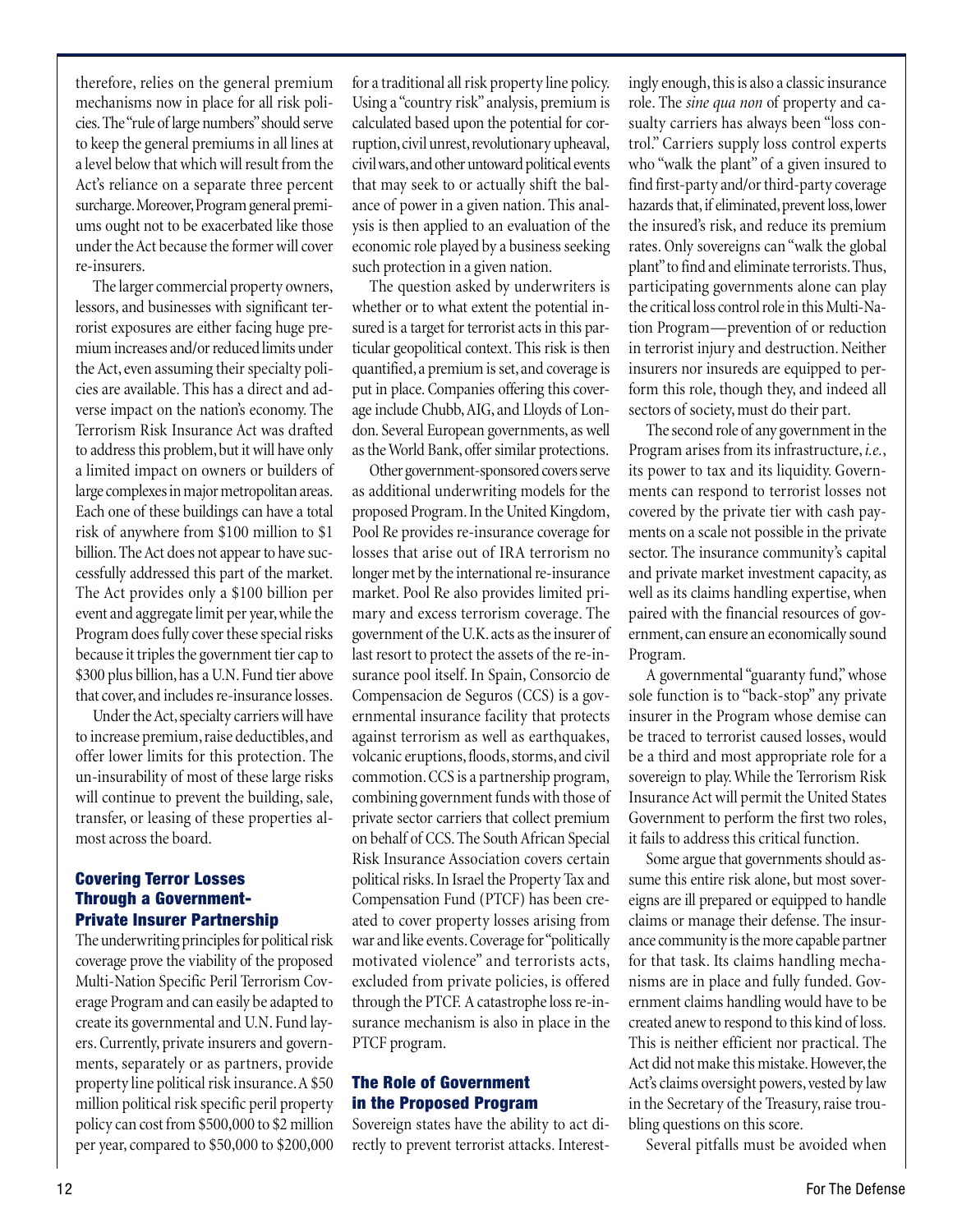creating governmental tiers of coverage under the proposed Multi-Nation Program, including at least the following:

- Degeneration of a governmental tier into an anti-market "bailout."
- Delays in Program implementation due to renewed debates over tort and litigation reforms. Just as the Act tabled these issues, when they are addressed, any resulting solutions can be applied to the Program.
- Delays due to the question of a national regulatory scheme for this new cover, standing separate and apart from the current 52 Regulatory Jurisdictions. As in the Act, these questions should be addressed later.
- Exorbitant government fees that often attend catastrophic loss claims handling indemnity payments. To avoid these, the Act and the Program ask the private sector to control actual claimant payments from the government tier.

# **The Program's Partnership of Nations**

As a key component of the proposed Multi-Nation Program, the United Nations Fund ought to be created in a manner that is instantly compatible with the existing infrastructures of participating governments and carriers. Any attempt by the U.N. (or any sovereign, for that matter) to make major and/or immediate private or public tier infrastructure changes or to implement the Program "from the top down" will only serve to delay, if not derail, the proposal. The governance and operation mechanisms of the various national programs and the U.N. Fund need not disrupt any existing commercial, public, or civil justice systems. Instead, the Program elements should be created and administered in harmony with the existing geopolitical and economic realities of the participating partners. Implementation should proceed based on cooperation and responsible participation by each partner, using its existing, but independent, infrastructures and economics. The Terrorism Risk Insurance Act adopts this core principle at the federal tier of its proposed solution, but fails to take the multi-nation step so critical in the global fight against terror.

#### **Program Limits, Layer Attachment Points, and Funding Mechanisms**

The proposed Multi-Nation Program would require, by law, coordinated and fair per event and aggregate limits. For example, these limits could jointly or severally be safely fixed at or below 10 percent of a given carrier's annual insurance surplus or premium collections. All companies could remain economically viable and competitive at the selected percentage levels because the risk of insolvency would be

**The insurance community can neither be unprepared for the massive losses attendant to terrorist attacks nor be put in a position of paying for losses that it never agreed and planned to cover.**

quite low. Moreover, the use of these percentages will make it impossible for one company to manipulate a relevant market advantage by "scamming" the Program through an anticompetitive diversion of extra risk to higherlevel carriers in the private or government tiers. The Act relies on a similar percentage share approach.

A given sovereign's per event and/or aggregate limit for its program's governmental tier could likewise be based on a coordinated, fair, and objective figure, such as total policy surplus or total annual premiums of all carrier participants in the Program for that country. In the United States, this would mean a governmental tier of approximately \$300 billion, if based on total policy surplus, or \$300–400 billion, if based on total annual premiums. In the alternative, a set percentage of each nation's gross domestic product could serve as the limit. The Act provides less than \$100 billion for each of its three years. This is not adequate, especially when one considers the absence of reinsurance coverage from the Act.

The U.N. Fund tier's actual dollar attachment point would, of necessity, be different for each participating nation, because it would be based on a set percentage of a given nation's gross domestic product, total insurance surpluses, or total insurance premiums. A loss call for a given claim that attached the U.N. Fund tier would be paid on a "share" contribution basis by all member sovereign states. A nation's share would be computed by using its gross domestic product percentage, total insurance surplus, or total insurance premium dollar figure as the numerator, and the total of all the participating nations' like dollar figures as the denominator. It should not be difficult to further adjust the resulting nation's share dollar amount by using a "country risk analysis factor" based on underwriting principles developed and proven in political risk property loss covers over the past few years, if desired and appropriate.

For any given loss, each sovereign's U.N. Fund share would thus be determined by classic market forces and geopolitical realities relevant to that nation's terrorist risk. Because contributions would be paid on a case-by-case basis*,* premiums would be unnecessary. Contributions to pay the administrative expenses of the U.N. Fund could likewise be based on an annual sovereign share assessment.

Funding for the Multi-Nation Program's private sector layers of primary, umbrella, and excess cover would, as noted above, come from general all risk premiums and would not be separately rated or paid. A sovereign's treasury and surplus, not premium collected from Program insureds, would fund a government's Program obligations. Likewise, no premium would be paid to the U.N. Fund. This third tier of cover would be financed, as needed, by participating sovereigns using the above noted share system to respond to a given loss.

Unlike the Act, the Program's elimination of private premium payments to a given sovereign or to the U.N. Fund keeps these dollars in the private marketplace. If separate Program premiums are paid to a government (three percent under the Act) or to the U.N. Fund by insureds, demands therefore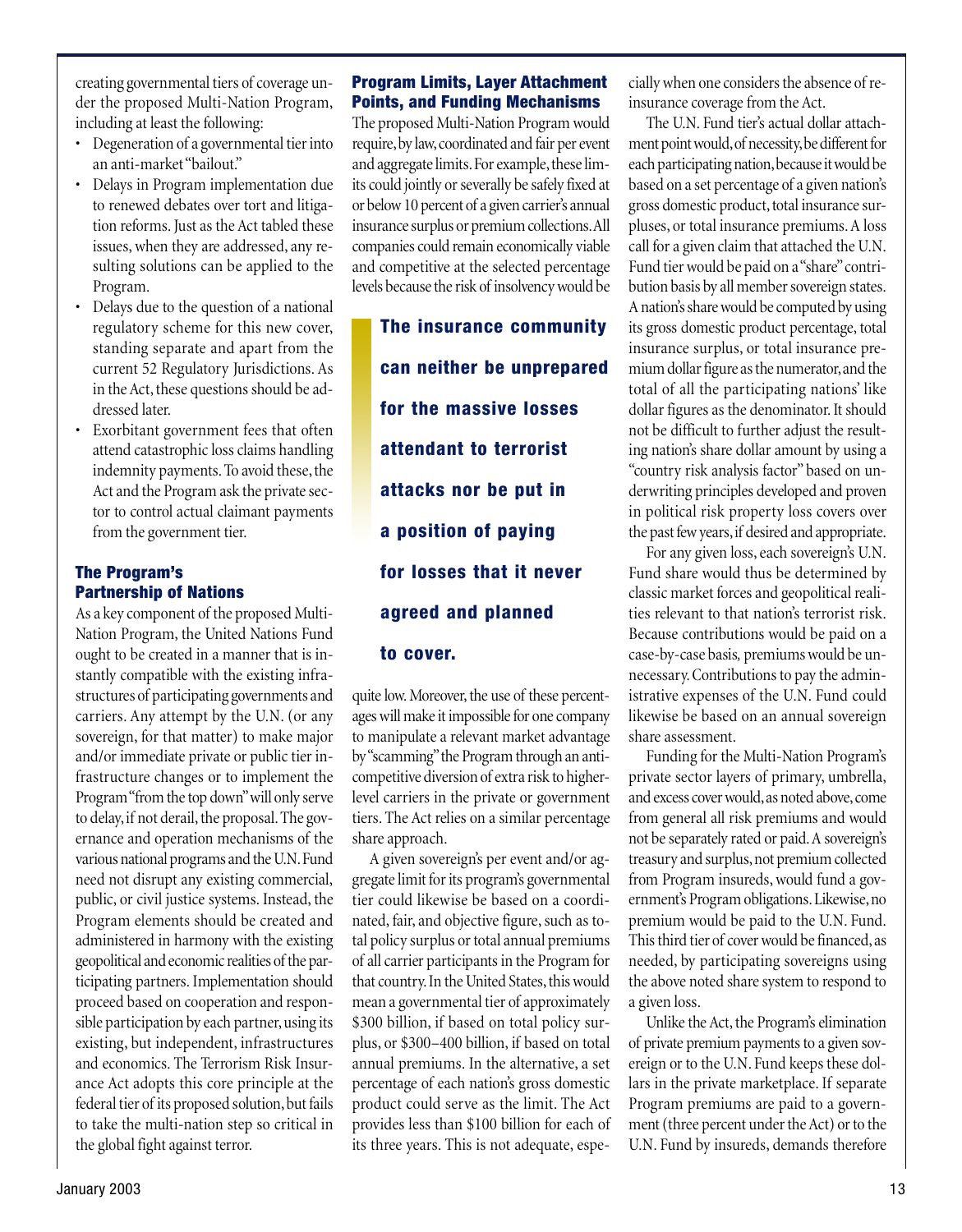would be unrelenting and government/U.N. collected premiums soon would be argued by many to be government/U.N. "surplus revenue." Monies designed to protect against catastrophic loss might well be diverted to pay for budget deficits, programs, entitlements, grants, and the like. Attempts might also be made to divert premiums to rebuild public infrastructures, rather than to protect the businesses and the people who paid them and who are directly impacted by a terrorist attack. The lack of premium accumulation at either the government or the U.N. layers will eliminate any potential for this result and keep private dollars in the private sector, where they can stimulate the economy and, in turn, fund the public layers of the Program.

# **Underwriting Principles for Specific Peril Terrorism Coverage**

The drafting and imposition of uniform policy provisions for the proposed Multi-Nation Program's separate sections or endorsements is neither practical nor necessary. Endless time-consuming debates over the superiority of one provision over another must be avoided. Nations and carriers need only agree on the scope of the grant of coverage, *i.e.*, the specific perils insured. Otherwise, nations and/or carriers could vary the losses covered and "lay off" risk on other higherlevel layers or tiers. Financial stability for this cover does require, however, at the very least, a uniform starting point—the scope of the perils covered—but not more.

Unlike the Terrorism Risk Insurance Act, the Program envisions that the relevant existing all risk policies in all lines will add a stand-alone section or an endorsement to provide the proposed insurance. The grant of coverage provision that serves as the core of the Program should define a terrorist loss by reference to both the consequences and the purposes of the act that produces it. Following is a proposed specific peril coverage grant, adaptable for *first party* or *third party* policies:

Protection is hereby afforded for [the insured's *direct losses* (*first part*) or, *damages imposed by law* (*third party*)] arising solely from a Terrorist Act. A "Terrorist Act" means: bodily injury, death, tangible

or intangible property damage and/or the interruption, disablement or destruction of personal, business, or governmental affairs, operations, and/or infrastructures, all as are further specified herein, that are caused, aided or abetted by an individual, a group of individuals, and/or a sovereign state, in order to, or attempt to, coerce individuals, entities, or governments and/ or to coerce, influence, disrupt, or eliminate a nation's economic

**Short of armed force by a free people, the proposed Program is one of the most effective financial weapons available to directly combat fear, build a sense of trust and security, and protect society from the acts of terrorists.**

stability, its citizens' conduct, its business or governmental operations or infrastructures and/or its political policy positions and doctrines, whether such a result directly attends or simply arises from such an event.

The specific losses and other necessary provisions of a Program policy section or endorsement that serve to define, limit, and implement the coverage grant need not be uniform initially, but must, at the outset of drafting, be governed by the scope of the grant and two core principles. First, these provisions must take into account the existing infrastructures and historical roles of all three Program partners, so as to not "recreate" the way each tier will function. Second, these provisions should be developed through a cooperative but independent effort by the various participating carriers, working separately but with traditional drafting

and regulatory entities (see *infra*). Over time, classic market forces, loss experience, and participant cooperation will result in the evolution of fairly uniform provisions for a Specific Peril Terrorism section or endorsement.

# **Drafting the Program's Coverage Provisions**

The least disruptive way to establish the Program is to provide its coverage either as a separate section or as an endorsement in current all risk policies in all relevant lines. Care must be taken to ensure that the language of the existing all risk coverage grants in each policy in each line clearly exclude the protections provided by the Program. Moreover, the language of the all risk policy's and of the Program's provisions must not be susceptible to arguments of ambiguity between or within either coverage grant.

Each company will, of necessity, initially develop its own Program provisions. In the United States, these provisions will be approved in each of the 52 Regulatory Jurisdictions that currently, and under the Act, govern U.S. policyholder and carrier rights and obligations. However, nothing need preclude cooperation and coordination in the drafting of these new provisions. Traditional drafting entities such as Insurance Services Office, the National Association of Insurance Commissioners, and senior insurance professionals and coverage counsel should work together to draft the provisions that support the agreed upon specific perils that define the ultimately adopted grant of coverage.

Thus, the sections or endorsements in private sector primary, umbrella, and excess layer policies in the Program's first tier would not start out as uniform products. Instead, market pressures, loss experience, and cooperation would lead to a standard provision approach nationally and, eventually, internationally. This is an important goal of the Program, as consistent application of policies to claimed losses in every sovereign nation is essential.

The underwriting decisions that drive the drafting of Program policy language need not be directed in any way by governments or the United Nations. These public layers of cover will simply "sign on" to market-created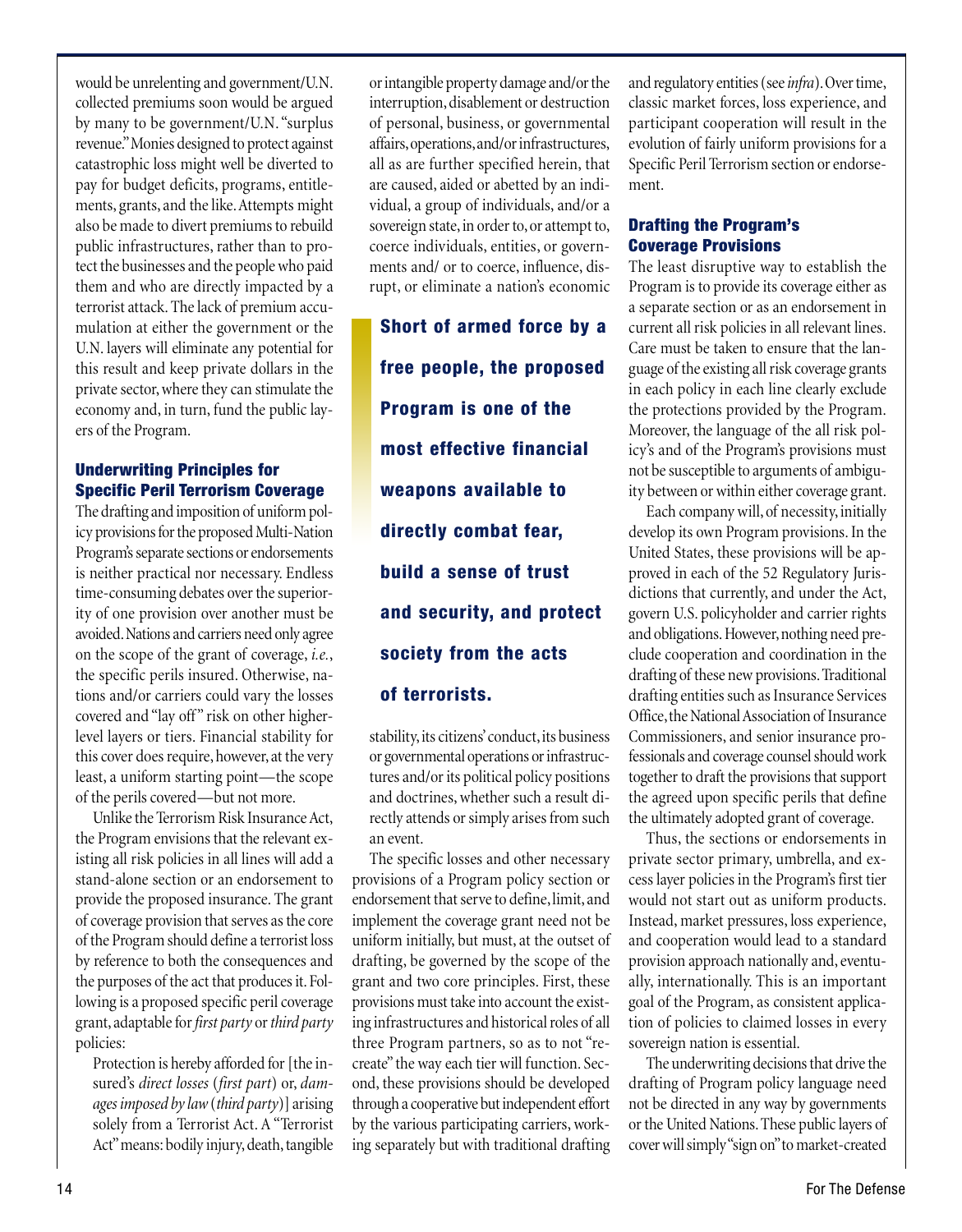private sector policies at the appropriate attachment points. Thus, the public sector tiers will pay claims for an individual loss, as determined solely by the scope of coverage and the provisions of the Program's policies. In short, market forces in each sovereign state shape the underwriting of the private layers, to which the public government and U.N. Fund tiers simply follow form.

# **Preventing Past Distortions of Underwriting Intent**

Many United States court decisions in the 1980s and 1990s distorted casualty line policy language and/or simply rewrote the underwriting intent of this coverage. These opinions created insurance for asbestos, toxic tort, and environmental losses where none in fact had ever existed or was intended. This, in turn, led to the bankruptcy of many insurance companies that did not have the resources to cover risks never underwritten.

The insurance community can neither be unprepared for the massive losses attendant to terrorist attacks nor be put in a position of paying for losses that it never agreed and planned to cover. To protect the financial security of the tripartite partnership, in general, and the solvency of the private sector layers of coverage, in particular, care must be taken to provide that:

- Appropriate single event and aggregate limits are created at every attachment point for every partner in every private layer and public tier in the Program.
- The time limits in which claims can be made are clearly defined, *i.e.*, policy-based statutes of limitation.
- Policy forms specify the exact period of time that is to transpire between "events" and how these periods are to be measured.
- Only one policy period is triggered for any one event, with no multiple policy period losses, *i.e.*, no "continuous" or "double/triple/multiple triggers."
- The two or more Program policies, triggered in one period by one event, cannot be "stacked" for a given loss so that congruent coverages result in multiple tier limits.
- Numerous losses resulting from a single event cannot be interpreted as multiple

events, thus attaching a single "limit" to each event.

- Business and infrastructure loss and interruption perils must specify the physical and intangible losses covered, define and limit any loss of gross earnings that results from interruption of or interference with operations, and be clearly defined and limited.
- Coverage for intangible property damage, such as a loss of suppliers, clients, customers, other disruptions in commercial life, and replacement for losses of electronic equipment, furniture, business documents, and data have separate limits.
- Separate Program limits are stated for biological, chemical, or nuclear attacks. Moreover, these special caps will have to be re-insured by the government and U.N. Fund layers, until such time as private reinsurance includes this particular cover. Program exclusions should address at

least the following issues:

- Misrepresentations to underwriters.
- Losses caused intentionally by a thirdparty claimant or an insured.
- Fraud and collusion.
- Non-terrorist related criminal acts (only criminal acts that specifically meet the definition of a terrorist act would be covered).
- Losses flowing from a "credible terrorist threat warning" by government officials or agencies. Significant problems of proof arise for damages flowing from a threat warning. For example, does each credible threat warning constitute a separate event? How does one compensate for, let alone verify, "threat defense" as opposed to usual and customary "preparation expenses?"
- Replacement damages. All such losses should be subject to "set-offs" based upon residual or already amortized property values in place at the time of the loss.

# **Limitations on Punitive Awards**

Bad faith, treble, exemplary, or other like extraordinary damages ("punitive awards") present difficult questions. United States courts have been incredibly unsuccessful in bringing rhyme or reason to the imposition of punitive awards, which are supposed to deter horrific acts by carriers, not provide

unjustified and exorbitant windfalls to such claimants and their counsel.

To the extent that punitive awards are requested by claimants as against an alleged insured tortfeasor, public policy should and generally does bar coverage of such damages by insurance. These awards ought to flow only from a wanton and/or willful, if not intentional, disregard for life and property. Why protect and thus encourage such conduct by providing insurance for it? Punitive awards against insureds should not be part of the Program.

However, policyholders may also demand that punitive awards be available against a Program carrier, participating government, or the U.N. Fund for "failure to honor a claim" or "for claims handling or coverage litigation misconduct" and similar claims. The Program should permit a punitive award against partners only for actual fraud or intentional deceit. No punitive awards should be available for or arise from the conduct of coverage litigation or claims handling errors or problems. The threat of punitive awards for this and other perceived wrongs serves mainly to cripple traditional defense advocacy, to hamper and/or outright inhibit a carrier's assertion of its positions on legal issues or factual questions, and to create an unfair litigation advantage for the policyholder's advocate, rather than to protect an aggrieved policyholder or to prevent like abuse in the future.

The losses expected in a terrorist event are on such a scale that there simply is not enough money to cover punitive awards or permit windfalls for error, mistake, neglect, and a difference of opinion on law or fact or improper advocacy. Existing lesser sanctions available to courts are sufficient to "punish and deter" such conduct. Neither courts nor regulatory agencies should be permitted to add other specific acts or general conduct categories that will permit a punitive damage award under the Program's "policies."

# **Protecting Carrier Solvency through Mandatory Risk Spreading**

The Multi-Nation Program, unlike the Terrorism Risk Insurance Act, should be mandatory in the personal as well as in the property and continued on page 51